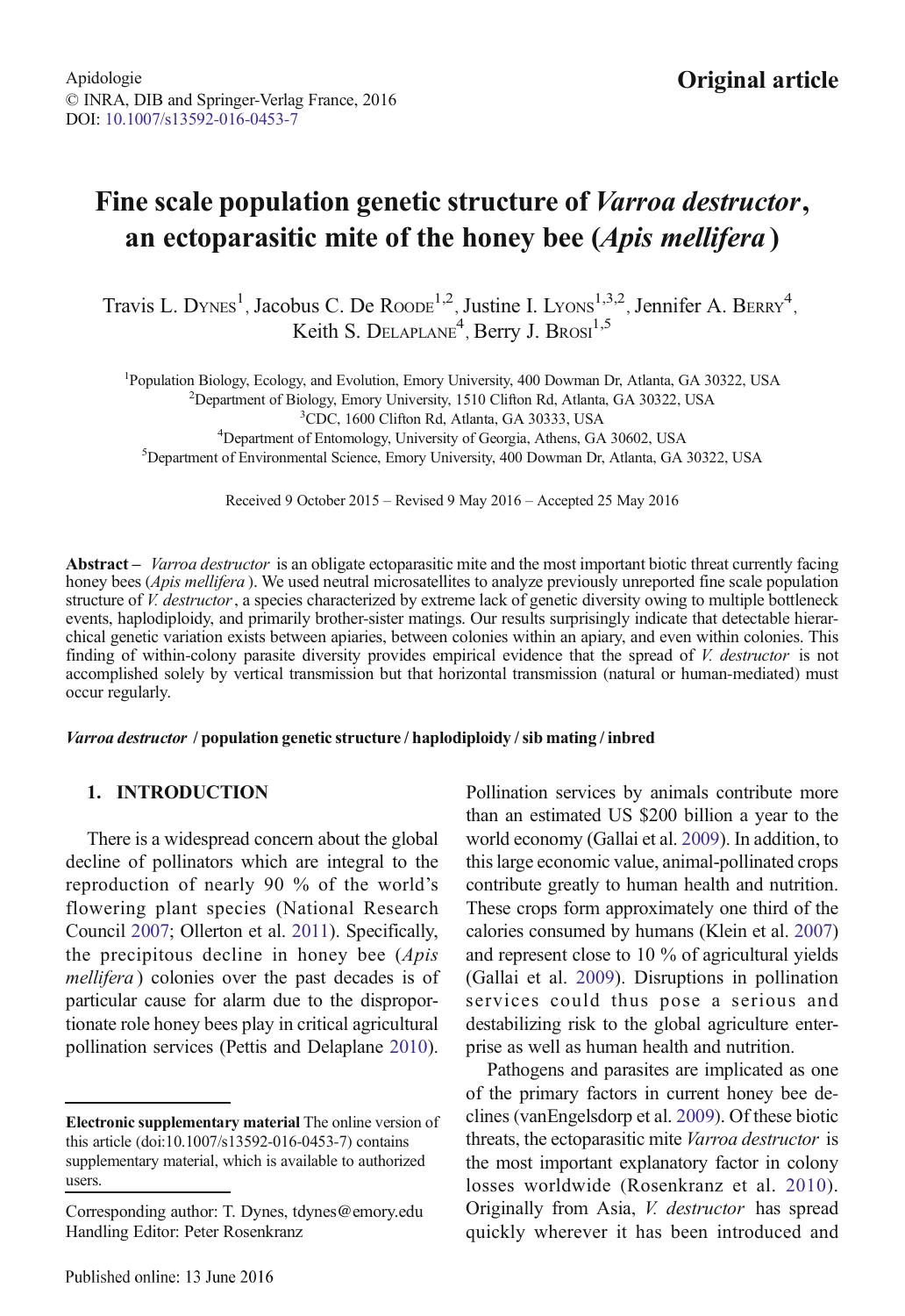infested colonies typically do not survive for more than 2 years without treatment (Boecking and Genersch [2008](#page-7-0)). *V. destructor* is also a significant vector for secondary viral infections (Kevan et al. [2006\)](#page-8-0) and may facilitate higher viral replication when coinfection occurs (Nazzi and Le Conte [2016\)](#page-8-0). Following its introduction to North America in the mid 1980s (Rosenkranz et al. [2010\)](#page-8-0), V. destructor was effectively controlled with acaricides but has now developed resistance to most of these chemicals (Pettis [2004;](#page-8-0) Gracia-Salinas et al. [2006](#page-8-0)). Despite the attention being given to management of *V. destructor*, we still have a surprisingly limited understanding of its basic biology, including the population structure within and among honey bee colonies and apiaries.

Our ability to apply population genetic tools to questions of basic *V. destructor* biology has been handicapped by a distinctive lack of genetic diversity. This low diversity limits the ability of analyses to resolve differences between populations at multiple levels. Three factors contribute to this low diversity: genetic bottleneck events, haplodiploid sex determination, and a unique life history resulting in a majority of matings occurring between siblings (Rosenkranz et al. [2010](#page-8-0)).

Neutral microsatellite markers have been developed and used to describe the genetic structure of *V. destructor* at a global scale by utilizing samples from geographically widespread populations (Evans [2000;](#page-7-0) Solignac et al. [2003](#page-8-0); Solignac et al. [2005\)](#page-8-0), but there is a dearth of in-depth information on the amount of variation found at a fine spatial scale between populations, within populations, and within colonies. How much genetic variation can be expected within a population or colony—or indeed whether we can expect any variation at all—remains unknown. Such questions are directly relevant to understanding parasitism dynamics in mites. This relevant gap in the knowledge of local genetic structure for V. destructor needs to be addressed to deal with important questions such as regional transmission, pathogenicity, and evolution.

To help fill this gap, we studied two aspects of fine scale genetic population structure of V. destructor. First, we investigated the partitioning of genetic variation within and between managed colonies. We also examined whether this variation

changes over time and if variation is related to geographic spatial structure. Second, we assessed the ability of current microsatellite markers to inform us about mite transmission between honey bee colonies, including distinguishing between horizontal and vertical transmission.

## 2. MATERIALS AND METHODS

In the spring and summer of 2011, we obtained mite samples from ten apiaries managed by the University of Georgia Honey Bee Lab around Athens, Georgia, USA. Each apiary consisted of 20 honey bee colonies housed in standard Langstroth hive boxes. We analyzed 589 adult female mites (from a total of 200 colonies and over three time periods: April, July, and September) for microsatellite genotypes. The colonies and apiaries were established at the start of the study. There was no exchange of bees or equipment between these apiaries, and no additional bees were added to the study from other sources (details in Supplementary Material).

We extracted total genomic DNA from adult female mites using the DNeasy Blood and Tissue Kit from Qiagen (Valencia, CA, USA, details in Supplement) and amplified ten polymorphic neutral microsatellite loci identified from two previous studies that were useful for population studies and amplify reliably: vj272, vj292, vj294, and vj295 (Evans [2000](#page-7-0)) and VD001, VD112, VD114, VD119, VD126, and VD163 (Solignac et al. [2003](#page-8-0)). We used Qiagen Type-It Microsatellite PCR Kits for the PCR reactions.

We analyzed microsatellite loci for the presence of null alleles, large allele dropout and scoring errors due to stutter peaks using MICRO-CHECKER v.2.2.3 (Van Oosterhout et al. [2004](#page-8-0)). We assessed departure from Hardy-Weinberg equilibrium (HWE) using ARLEQUIN v.3.5.1.3 (Excoffier and Lischer [2010\)](#page-7-0) using Fisher's exact tests at each locus/population combination (100 within-apiary locus-by-locus tests and 100 withincolony locus-by-locus tests each employing 1,000,000 Markov chain steps) with a sequential Bonferroni correction (Rice [1989](#page-8-0)). Most polymorphic pairwise loci/population combinations were not in HWE (Table S1), as was expected based on the high level of inbreeding in V.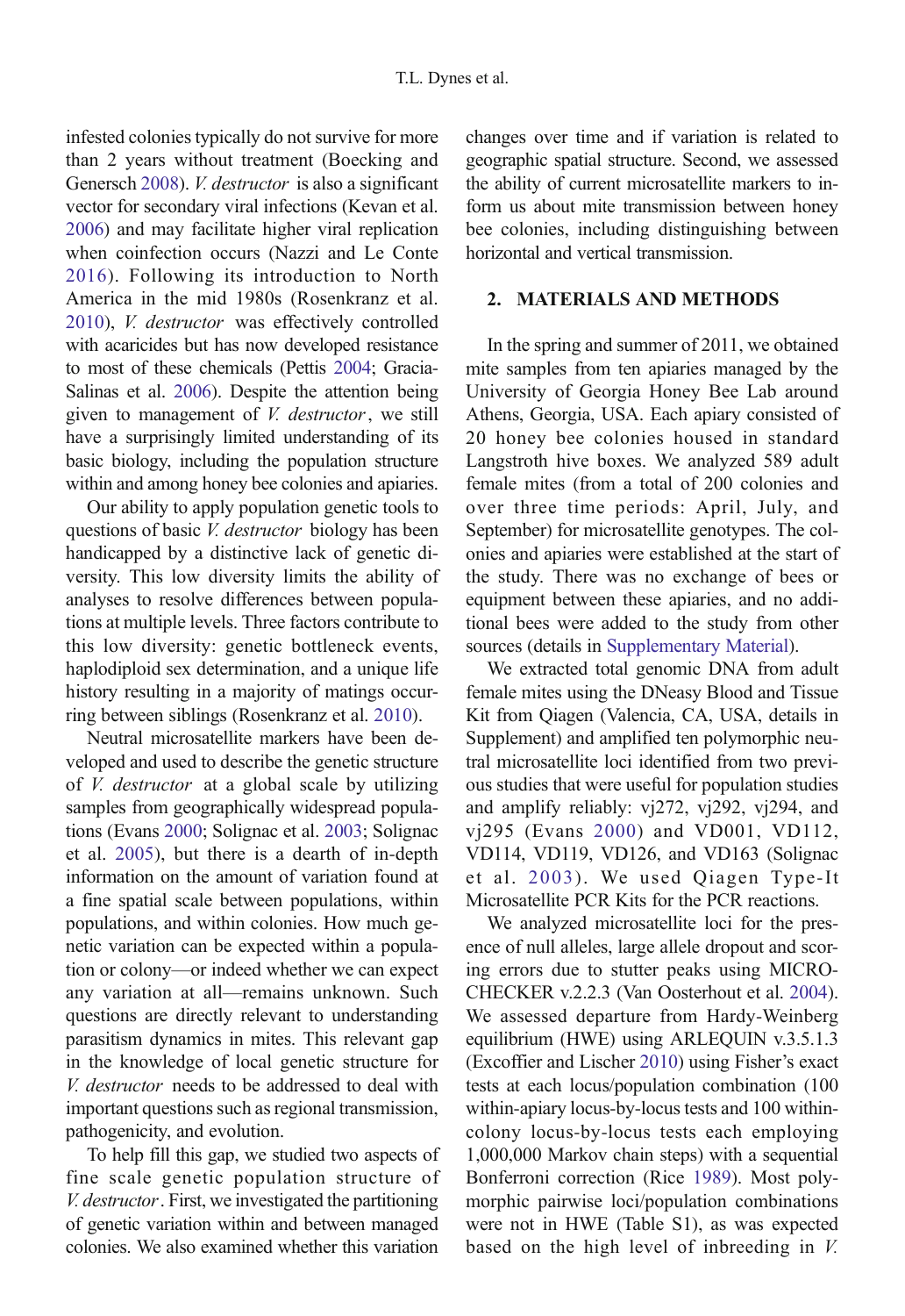destructor. This departure of HWE limited the types of population genetic analyses that we could perform. We could not, for example, use Bayesian clustering programs, such as STRUCTURE (Pritchard et al. [2000\)](#page-8-0) due to assumptions of HWE and random mating populations.

We conducted baseline analyses to determine the number of alleles per locus and allelic range and subsequent derivation of the Garza-Williamson Index. These were calculated in ARLEQUIN to empirically test for genetic evidence of past reduction in population size or bottleneck events (Garza and Williamson [2001](#page-8-0)). The index uses a generalized stepwise mutation model specifically designed for microsatellite data. We also employed BOTTLENECK program v.1.2.02 (Piry et al. [1999](#page-8-0)) to test for reductions in population size.

We calculated overall and pairwise estimates of  $R_{\rm ST}$  and  $F_{\rm ST}$ , as well as  $F_{\rm IS}$  and  $F_{\rm IT}$  in FSTAT and ARLEQUIN to determine genetic differentiation.  $R_{ST}$  is the preferred parameter when dealing with microsatellite data as it explicitly deals with the stepwise mutation nature of microsatellites (Slatkin [1995\)](#page-8-0). It has become common practice, however, to report both measures (Balloux and Lugon-Moulin [2002\)](#page-7-0). Pairwise  $F_{ST}$  and  $R_{ST}$ values were calculated for loci found to be in HWE using GENEPOP v.4.2 (Rousset [2008\)](#page-8-0). The results were recalculated using adjusted allele frequencies calculated by MICRO-CHECKER.

To evaluate the partitioning of genetic variation within and between mite populations (in this case at the apiary, colony, and individual levels), we used one-way analysis of molecular variance (AMOVA) in ARLEQUIN and determined locusby-locus significance using 10,000 permutations. We examined changes in haplotype frequencies between the sampling dates using  $\chi^2$  tests. We used genetic assignment to assign mites to apiaries and to determine detection of first-generation migrants using GENECLASS2 (Piry et al. [2004](#page-8-0)).

We also examined changes in population structure over time and over geographic space. We ran the same AMOVA analyses over different time periods to assess temporal changes. To evaluate isolation by distance (IBD; i.e. population genetic changes in geographic space with individual mite data pooled by apiary), we used IBDWS v.3.23 (Jensen et al. [2005\)](#page-8-0) to assess the correlation of Euclidean distance between populations and genetic differentiation with Mantel tests. We ran a Mantel test, for pairwise combinations of the genetic similarity  $(M)$  and the log transformation of geographic distance for each combination for those values. We ran 10,000 randomizations on  $F_{ST}$  and  $R_{ST}$  using both the unadjusted and adjusted allele frequencies (adjusted allele frequencies account for bias resulting from null alleles adjusting the frequencies of the amplified alleles) determined by MICRO-CHECKER.

To compare the allelic diversity we found with that of previously reported diversity (Solignac et al. [2005](#page-8-0)) at a global scale, we used a rarefaction approach to perform a new analysis on the raw data of the global survey (kindly provided by Michel Solignac) and our current study to account for different sampling intensities. This new analysis used the nine microsatellite loci in common between our study and the 2005 data (vj292, vj294, vj295, VD001, VD112, VD114, VD119, VD126, and VD163). Of note is that locus vj272 was not used in the 2005 study and this was the locus in our study that had the greatest allelic diversity. We used ADZE (Szpiech et al. [2008](#page-8-0)) to perform a rarefaction analysis calculating the number of unique alleles that can be expected for a random sample of each population at different sample sizes. We compared our samples to the previously reported global survey at the continental level. Lastly, we used results from the previously described analyses related to population genetic differentiation and variation to determine if inferences can be made about parasite transmission, including distinction of horizontal vs. vertical transmission.

#### 3. RESULTS

We analyzed 589 V. destructor mites from 200 honey bee colonies arranged in ten equal-size apiaries at each of ten microsatellite loci. In our baseline analyses, we identified 42 alleles. Numbers of alleles per locus ranged from 2 to 13. The observed heterozygosity for the population across all 10 loci was 0.09, a level consistent with the inbreedingbiased mating system of this mite. Microsatellite scoring analyses detected no evidence for large allele dropout. Seven (VD126, VD112, vj295, vj294, vj292, VD001, and vj272) of the ten loci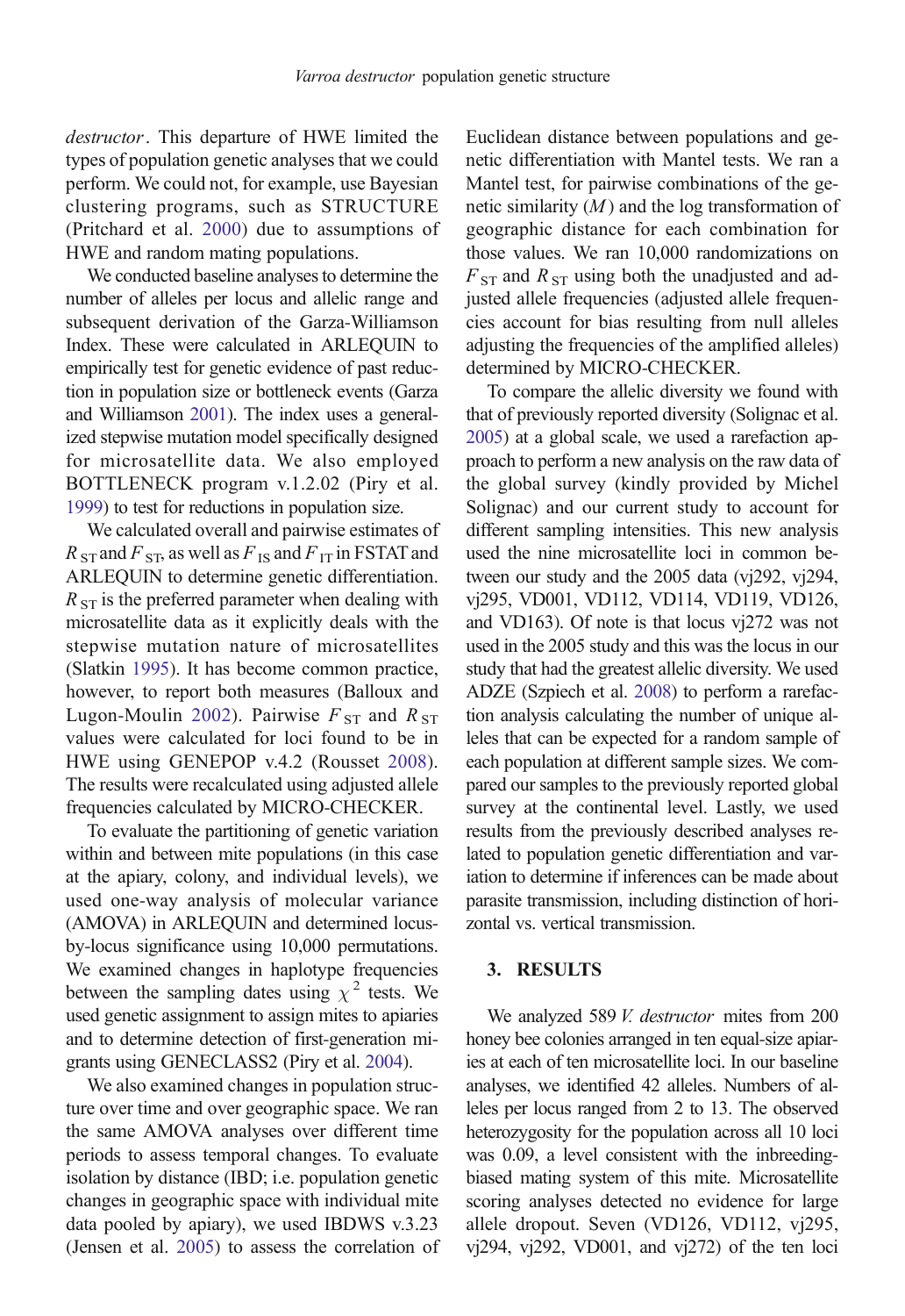showed indications of homozygote excess, which is to be expected for a population such as *V. destructor* that violates panmixia assumptions. However, it could also suggest that null alleles are present. Locus VD001 exhibited a number of alleles with one unit difference; these may be due to a PCR stuttering artifact that can result in scoring errors.

At the apiary level (i.e. pooling the allele frequencies across all colonies within apiaries), 78 out of 91 (86 %) polymorphic locus/population combinations were not in HWE (Online Resource Table S1;  $P \le 0.05$ ; range from  $P \le 0.0001$  to  $P = 0.048$ ). This is not unexpected considering the phylogenetic history and reproductive system of V. destructor and the assumptions built into Hardy-Weinberg equilibrium. At the colony level (i.e. pooling of allele frequencies across all individuals within one colony which was performed on one colony for each apiary), 42 out of 77 (55 %) colony samples were not in HWE (Online Resource Table S2;  $P < 0.05$ ; range from  $P < 0.0001$  to  $P = 0.042$ ). This decrease when looking at individual mites within-colony values is most likely due to insufficient statistical power due to the lower mite sample size in individual colonies compared to apiaries (Online Resource Tables S1 and S2).

We found a low, but statistically significant, level of population differentiation across all apiaries and loci (global  $F_{ST} = 0.017$ ,  $P < 0.0001$ ; global weighted  $R_{ST} = 0.096$ ,  $P < 0.0081$ ). The individual apiaries ranged in  $F_{IS}$  value from 0.384 to 0.659 with a statistically significant overall population  $F_{IS}$  value of 0.479 ( $P < 0.0001$ ). Population pairwise  $F_{ST}$  values at the apiary level are shown in Table [I](#page-4-0). The  $F_{IT}$  value that measures the deviation from HWE in the total population is 0.488  $(P < 0.0001)$ .

AMOVA calculations from ARLEQUIN are shown in Table [II.](#page-4-0) The percentage of variation that can be accounted for within individuals is 51.20 %. Genetic assignment procedures using GENECLASS2 were only able to successfully assign 19.7 % of the individuals (assignment threshold of 0.05) to the proper apiary and analysis of first-generation migrants was therefore not useful, meaning, we could not use microsatellites to determine inter-colony transmission. The apiary mean across all loci for the Garza-Williamson Index (GWI) had a fairly tight range over the 10 apiaries (0.36 to 0.41; Online Resource Figure S1). A general rule of thumb for the GWI is that a value below 0.7 indicates a population has gone through a bottleneck (Garza and Williamson [2001\)](#page-8-0). None of the loci in any of the apiaries had a GWI greater than 0.67 (Online Resource Figure S1). The BOTTLENECK analysis similarly showed a reduction in past population size with eight out of the ten apiaries exhibiting heterozygous excess consistent with a recent bottleneck (two-tailed Wilcoxon sign-rank test using a two-phase mutation model for microsatellite data; significant P values ranged from 0.0019 to 0.027; while insignificant values were 0.20 and 0.25).

We compared the allelic diversity we found with previously reported *V. destructor* microsatellite data at the continental scale (Solignac et al. [2005\)](#page-8-0) in a new analysis (Figure [1](#page-5-0)). As expected, the allelic diversity of V. destructor is highest in Asia  $(N = 41)$  unique alleles across the nine loci) where the initial host switches are thought to have occurred. However, the fine scale diversity found in this study is greater than what would be expected from the samples previously taken from North America. We found 27 unique alleles for the nine loci in our ten intensively sampled sites, while the 2005 study (Solignac et al. [2005](#page-8-0)) found 18 unique alleles in the six North American sites surveyed (three sites in the USA and three in Mexico). We expected our samples to contain a subset of the previously reported diversity from North America, but instead, we found substantially greater diversity. We also compared the allelic richness between the ten apiaries in this study (Figure [2\)](#page-5-0). The diversity was mostly similar across apiaries (and comparable with the overall rarefaction analysis for the current study in Figure [1](#page-5-0)) while one apiary (referred to as apiary PS) showed a reduced allelic richness compared with the other apiaries (more in line with the richness identified for North America in Figure [1](#page-5-0)).

Figure [3](#page-5-0) shows the change in variation (AMOVA) over our three sample periods (all individual mite data pooled by time period). Due to the reduced number of samples when pooling time periods, we cannot analyze AMOVA between apiaries. This shows a modest increase in the amount of total variation accounted for within individuals over time. Finally, we assessed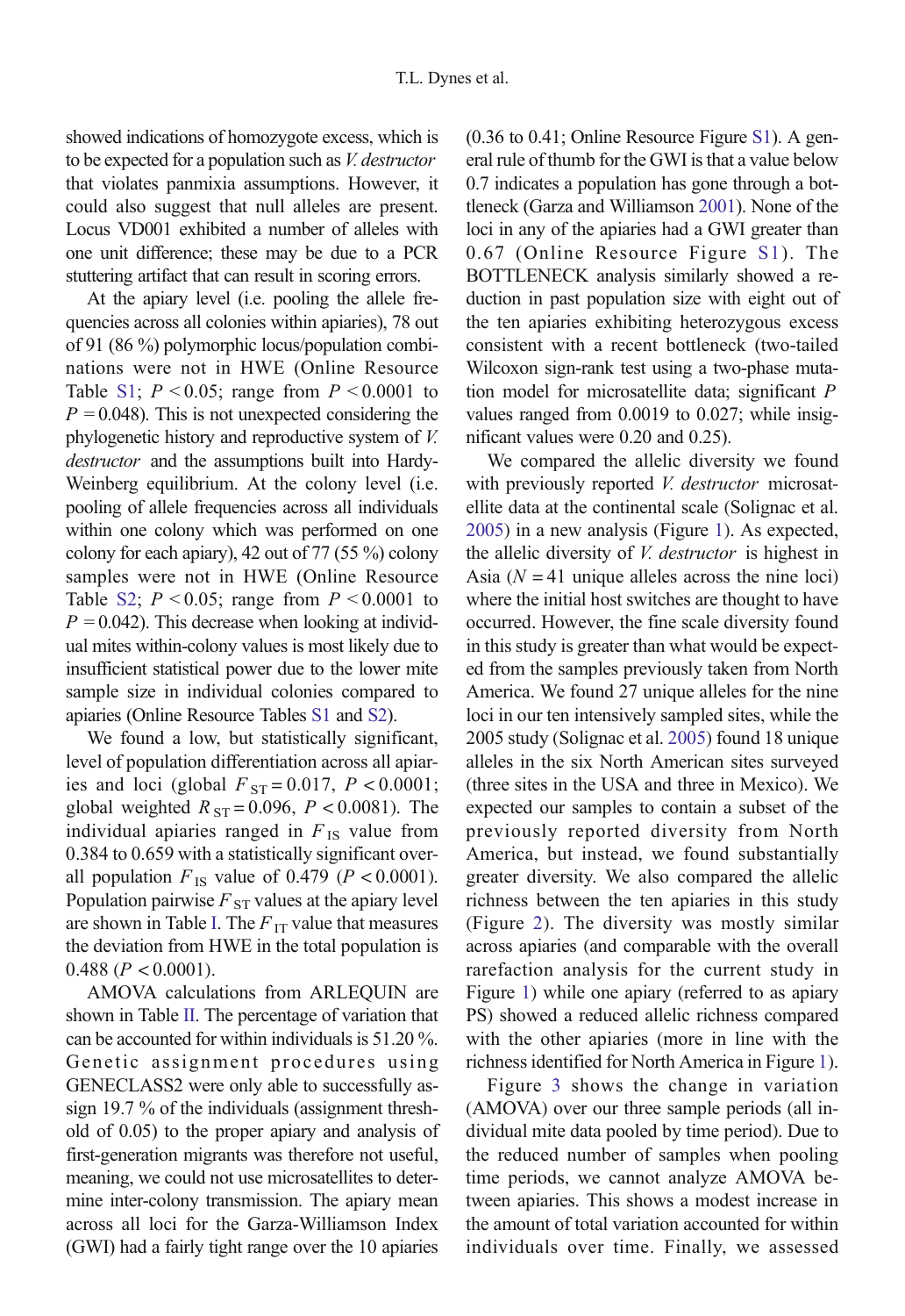| Apiary | 1(51)    | 2(49)    | 3(58)    | 4(44)    | 5(30)    | 6(41) | 7(38)    | 8(28)    | 9(35)    |
|--------|----------|----------|----------|----------|----------|-------|----------|----------|----------|
| 2(49)  | $0.032*$ |          |          |          |          |       |          |          |          |
| 3(58)  | $0.026*$ | $0.018*$ |          |          |          |       |          |          |          |
| 4(44)  | $0.028*$ | $0.014*$ | $0.016*$ |          |          |       |          |          |          |
| 5(30)  | $0.018*$ | $0.270*$ | $0.025*$ | 0.014    |          |       |          |          |          |
| 6(41)  | 0.008    | 0.013    | 0.000    | 0.010    | 0.012    |       |          |          |          |
| 7(38)  | $0.026*$ | $0.038*$ | $0.024*$ | $0.035*$ | $0.022*$ | 0.005 |          |          |          |
| 8(28)  | $0.040*$ | $0.031*$ | $0.021*$ | 0.014    | $0.016*$ | 0.015 | $0.020*$ |          |          |
| 9(35)  | 0.006    | $0.025*$ | $0.019*$ | $0.023*$ | $0.019*$ | 0.001 | 0.016    | $0.028*$ |          |
| 10(34) | $0.021*$ | $0.035*$ | $0.036*$ | $0.033*$ | $0.030*$ | 0.009 | 0.014    | $0.029*$ | $0.019*$ |

<span id="page-4-0"></span>**Table I.** Population (apiary) pairwise  $F_{ST}$  values. Significant differences at the  $P < 0.05$  level are indicated with asterisks. Numbers in parentheses indicate number of mites genotyped.

isolation by distance. The Mantel test for IBD showed no significant correlation between the genetic similarity  $(M)$  and log-transformed (most appropriate for our two-dimensional spatial data; Rousset [1997](#page-8-0)) geographic distance between the apiaries (*M* vs. log dist.  $P = 0.27$ ).

## 4. DISCUSSION

In this first analysis of the fine scale population structure of *V. destructor* in a managed apiary setting, we found a surprising amount of genetic diversity given the mite's legacy of genetic bottlenecks and its inbred reproductive system. Despite these diversity-limiting factors, there is still detectable variation between and within apiaries and colonies, though we did not detect any relationship between geographic and genetic distance. We also documented a modest increase in amount of total variation accounted for within individuals over time (Figure [3\)](#page-5-0), which could be due to de novo generation of diversity or more likely—because of the short time scales in this study—horizontal transmission of mites between colonies.

#### 4.1. Genetic variation in Varroa destructor

In some ways, our findings are paradoxical: we found little genetic variation in V. destructor, but given its host-switching and biogeographical history and life cycle, the amount of assignable variation is surprisingly high. Since Apis mellifera is a social insect it is logical calculate variation at the four levels (including within- and between-colony levels) assigned in our AMOVA test (Table II), which means that direct comparisons to  $F$ -statistics ( $F_{ST}$ ,  $F_{IS}$ , and  $F_{IT}$ ) are not appropriate. We

Table II. Results of hierarchical analysis of molecular variance (AMOVA) comparing *V. destructor* mites from 10 apiaries.

| Source of variation                                       | df   | Sum of<br>squares | Variance<br>components | Percentage of<br>variation | P value   |
|-----------------------------------------------------------|------|-------------------|------------------------|----------------------------|-----------|
| Among groups (between apiaries)                           | 9    | 27.16             | 0.012                  | 1.32                       | 0.0020    |
| Among populations within groups<br>(between colonies)     | 164  | 226.04            | 0.022                  | 2.55                       | 0.040     |
| Among individuals within populations<br>(within colonies) | 415  | 515.35            | 0.40                   | 44.93                      | < 0.00001 |
| Within individuals                                        | 589  | 265.5             | 0.45                   | 51.20                      | < 0.00001 |
| Total                                                     | 1177 | 1034.04           | 0.88                   | 100.00                     |           |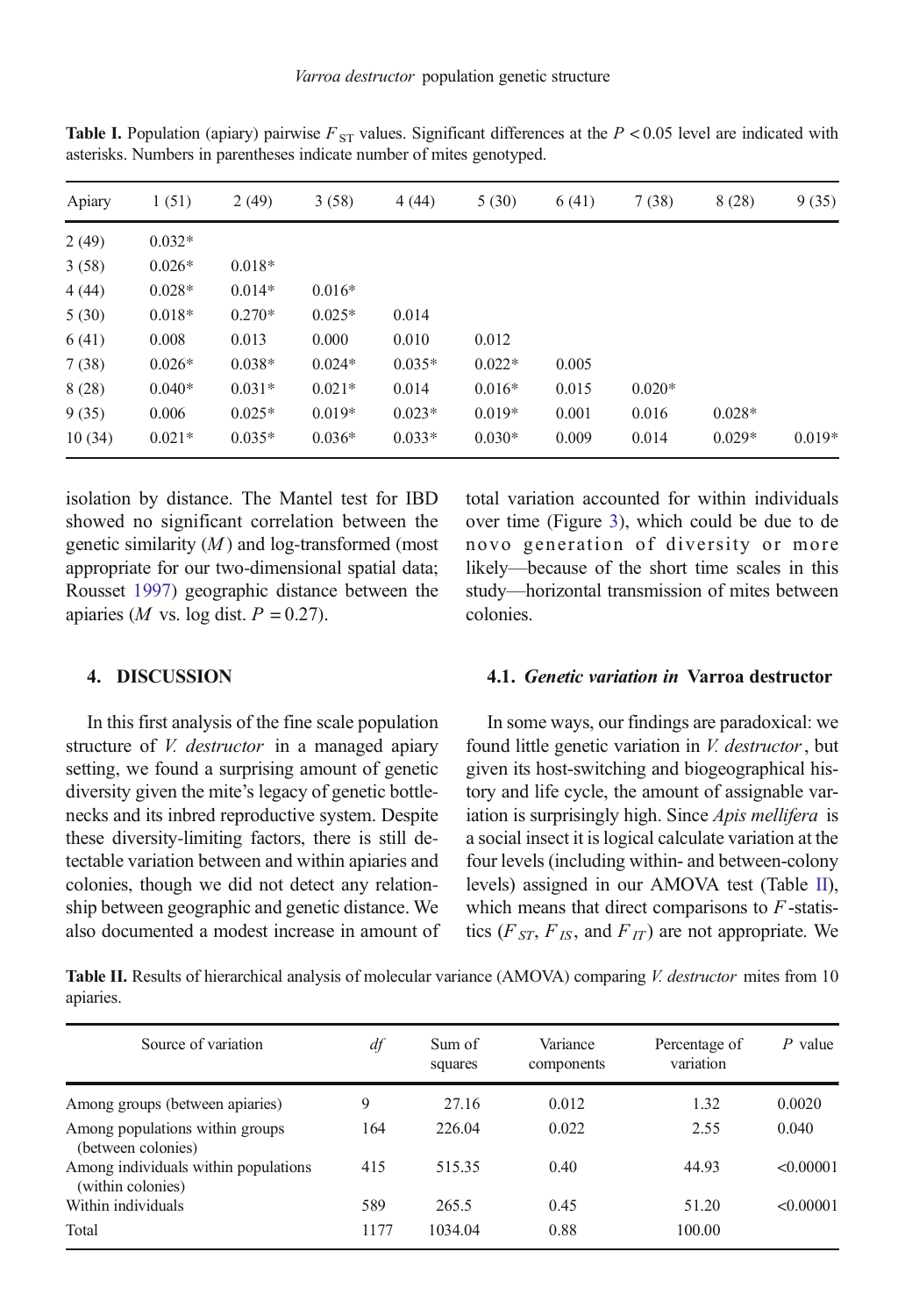<span id="page-5-0"></span>

Figure 1. Fine scale allelic diversity (this study) compared to a new analysis of previously reported global allelic diversity (Evans [2000;](#page-7-0) Solignac et al. [2003](#page-8-0); Solignac et al. [2005\)](#page-8-0) using rarefaction to account for different sampling intensities. The estimated number of distinct alleles that can be expected for a random sample of each population is shown for different sample sizes. The number of individuals genotyped for the nine microsatellite loci and the number of sample sites are indicated in the *parentheses* . Note that Africa and Oceania did not have enough individuals genotyped to perform a full analysis.

found that the AMOVA (Table [II\)](#page-4-0) percentage of variation within populations (colonies, 44.93 %) and within individuals (51.20 %) make up the most significant part of the fine scale variation within *V. destructor*. This indicates a population structure with genetically distinct individuals and more sexual outcrossing than we would expect. The small amount of variation shown among groups (between apiaries, 1.32 %) and among populations within groups (between colonies, 2.55 %) indicates a genetic similarity between the groups and gene flow between them.



Figure 2. Allelic diversity in ten apiaries using a rarefaction approach. The estimated number of distinct alleles that can be expected for a random sample of each population is shown for different sample sizes. Each line refers to an individual apiary. The outlier with reduced allelic diversity is apiary PS.



Figure 3. AMOVA change in source of population variation over time.

Three elements of *V. destructor* and honey bee biology and management may contribute to the genetic variation we observed: (1) within-colony mite genetic exchange and between-colony mite transmission driven by (2) natural bee movement and (3) human-induced movement. First, one potential explanation of this diversity is withincolony genetic exchange between mites. Most matings in *V. destructor* occur between siblings. If, however, circumstances encourage more than one foundress mite to enter the same brood cell to lay eggs, outcrossing can occur, enhancing within-colony genetic diversity. This scenario may occur more frequently at points in the annual cycle when the ratio of mites to bee brood is high, as in late summer. Such within-cell outcrossings would particularly increase genetic diversity if there were mites from multiple sources within the same colony, i.e., if mite transmission between colonies had occurred.

Horizontal transmission of mites between colonies is another possible driver of higher-thanexpected mite genetic diversity. Transmission is primarily driven by bee movement between colonies that can occur through two mechanisms: natural or human-mediated movement. Natural movement of bees between colonies occurs through robbing and drifting (Pfeiffer and Crailsheim [1998\)](#page-8-0) . It is well known that honey bees will rob other (usually weaker) colonies, primarily for their stored honey. "Drifting" refers to movement of bees between colonies, for example, if a worker honey bee becomes disoriented and enters an alien colony after foraging. Drifting is likely aggravated in human-managed apiaries with high colony densities. Unfortunately, rates of inter-colony movement via robbing and drifting remain poorly characterized. Recent research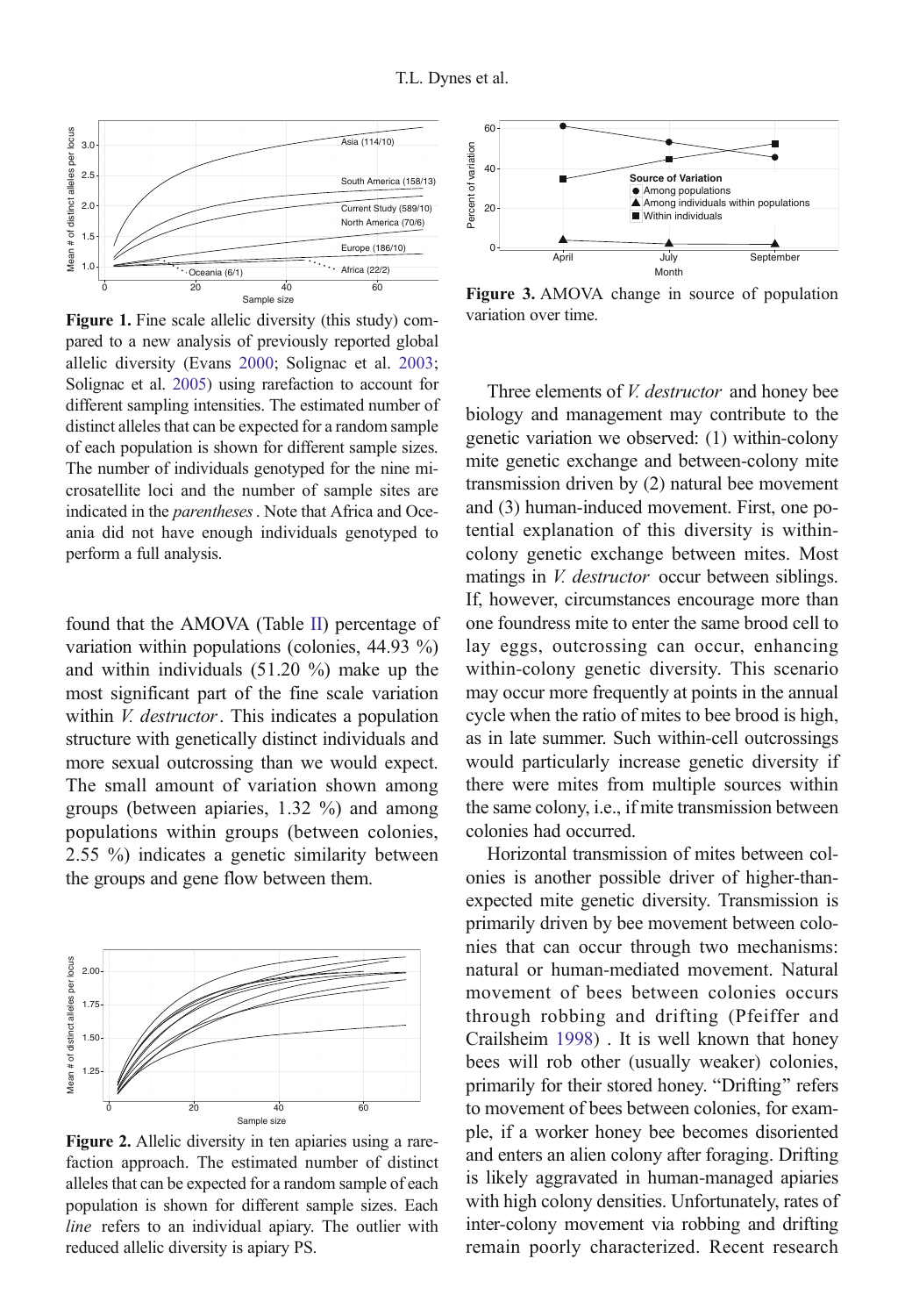suggests that robbing and drifting can result in a large amount of mite transfer especially in apiaries that contain a high density of colonies (Frey and Rosenkranz [2014\)](#page-8-0). There remains, however, ambiguity in the published work linking bee drift to mite movement, with evidence that bees from heavily infested colonies do (Kralj and Fuchs [2006\)](#page-8-0) or do not (Goodwin et al. [2006\)](#page-8-0) drift more often than their mite-free counterparts.

Bee movement between colonies is also mediated by humans via beekeeping management. For example, movement of frames of brood (which can contain large mite numbers) and adult bees between colonies is a common beekeeping practice. Beekeepers may do this, for example, to bolster a struggling colony. At a commercial scale, many of the 36,000 US beekeeping operations and their 3 million colonies (USDA [2014](#page-8-0)) are migratory. These large scale operations move hundreds of colonies at a time on trailers, often over thousands of kilometers a year (Rucker et al. [2012](#page-8-0)). This movement is driven by crop pollination contracts, as with the almond industry that is wholly dependent on honey bee pollination and requires 1.4 million migratory colonies to descend on one-half million acres in California for three weeks every year (National Research Council [2007](#page-8-0)). Thus, if two migratory beekeeping operations were to pollinate crops in adjoining farm properties, this could lead to interactions between bees from two different geographic provenances. This outcome is underscored by the rapidity of the spread of V. destructor in New Zealand, following its recent introduction there (Stevenson et al. [2005\)](#page-8-0).

The intensity of human management also likely explains our inability to detect isolation by distance (IBD) or use genetic assignment criteria in *V. destructor*. In our study, bees and frames were explicitly not moved in order to control for this confounding factor and to assess the background level of mite transmission in an apicultural setting without human intervention. Because the colonies we used came from a single non-migratory beekeeping operation, prior to the study, the typical beekeeping practices used in this operation likely led to a high potential for admixture. There was likely not sufficient time following establishment of our study to evolve differences based on apiary isolation. An additional factor to consider is that IBD may occur in nature only over very large spatial scales in *V. destructor*, given that honey bee swarms can travel large distances (Schmidt [1995\)](#page-8-0). While beekeepers work to prevent swarming, a certain level of swarming is inevitable. Thus, even if our study had had sufficient time for evolutionary divergence, the spatial scale may have been too small to pick up an IBD signal.

The comparison of allelic diversity to previously reported continental level diversity shows more diversity than might be expected  $(N = 27)$  unique alleles across nine loci in the current study compared to  $N = 18$  found in the 2005 study for North America; Figure [1\)](#page-5-0). We expected the diversity in our current study to be a subset of that found across the six sites previously surveyed in North America (three sites in the USA and three in Mexico). One likely reason for this unexpected result is that the number of mite individuals from North America sampled previously  $(N = 70$  from six sites) was too low to fully gauge the diversity of this population compared to the intensive fine scale sampling completed for the current study  $(N = 589$  from ten sites). Figure [1](#page-5-0) shows the continental level rarefaction analysis. The North American population is increasing linearly rather than asymptotically indicating that the previously reported sampling had not exhausted the process of finding unique alleles. Thus, there may be more within-apiary and local allelic diversity than expected and potentially less diversity at larger scales. This is not inconsistent with the recent introduction and rapid spread of *V. destructor* where the diversity could be haphazardly scattered rather than systematically patterned. Future studies should consider the need to sample some smaller units intensively in order to assess hierarchical partitioning of genetic variability.

Finally, the level of within-colony variation that we found is consistent with horizontal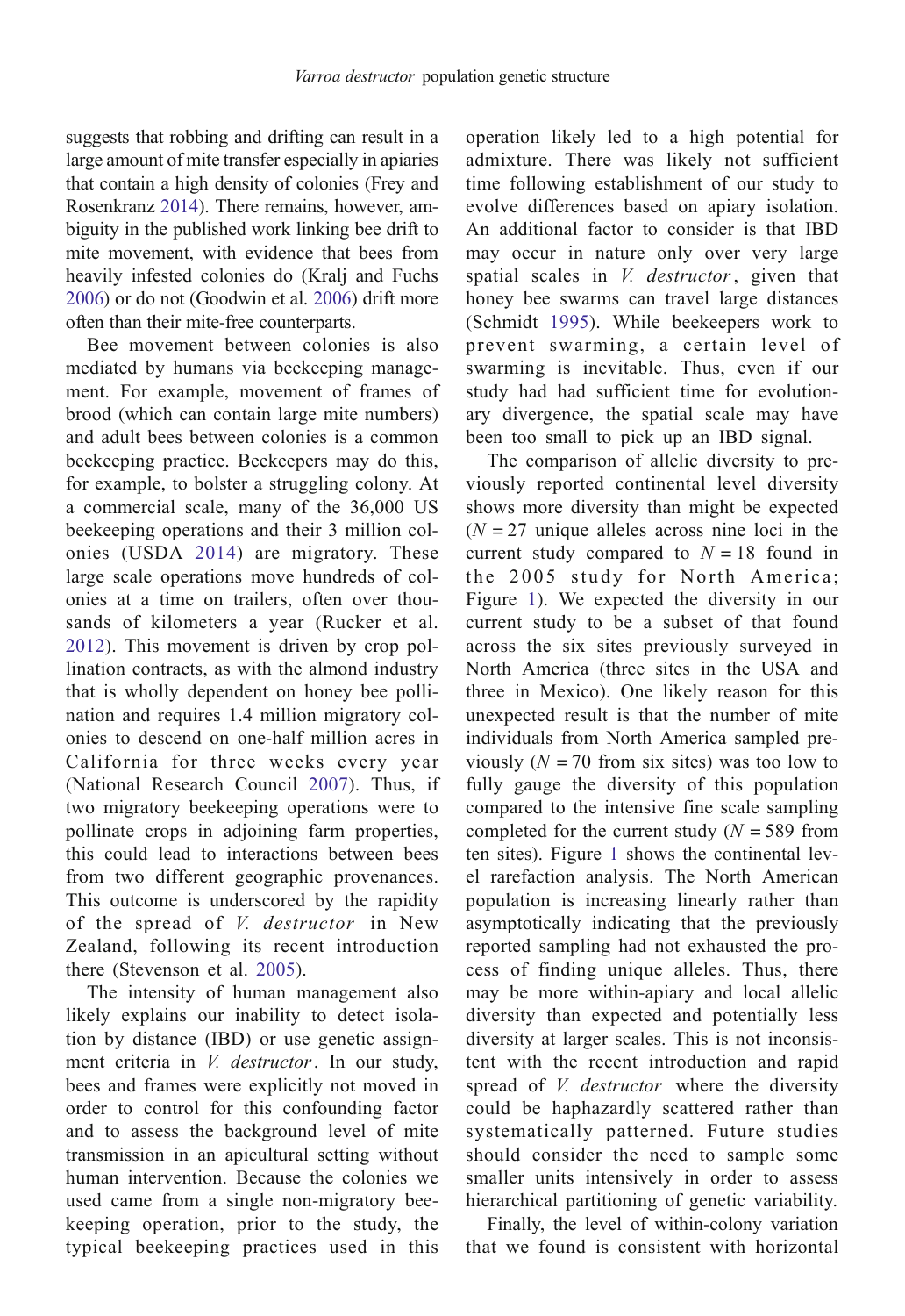<span id="page-7-0"></span>transmission (between unrelated colonies) of V. destructor. If there were solely vertical transmission, we would not expect to see this level of diversity. Single transmission events of foundress mites, with subsequent sibling-only matings, would have resulted in much lower levels of variation within individuals. Indeed, the fact that we see such high levels of variation accounted for at the within-individual level lends credence to the idea that transmission between colonies is maintained by multiple sustained events rather than rare single transmission events.

Little is known empirically about the mechanisms and magnitudes of transmission of V. destructor, and this finding adds to anecdotal evidence supporting horizontal transmission (Frey et al. [2011\)](#page-8-0). For example, *V. destructor* spread very quickly after it was introduced into North America (including to low-density feral populations) (Kraus and Page [1995\)](#page-8-0), implying that there is likely a mechanism beyond vertical transmission by which *V. destructor* infests new colonies. Unfortunately, the microsatellite markers that exist for V. destructor do not provide enough resolution to use these markers to track this transmission.

## 5. CONCLUSION

We found that existing microsatellite markers in *V. destructor* display unanticipated levels of diversity, in contrast to the limited diversity we would expect given historical bottlenecks, haplodiploidy, brother-sister matings, and previously reported diversity within North America. This variation may help explain how a species with such low genetic diversity can nevertheless evolve acaricide resistance and spread rapidly wherever it has been introduced. We still know little about the mechanisms and magnitude of V. destructor transmission, which is a key parameter underlying parasite dynamics. While new genetic markers with higher resolution (e.g., SNPs) could contribute to understanding transmission patterns, empirical work must also be done on understanding the extent of bee movement between

colonies, whether by human management or naturally via robbing and drifting.

### ACKNOWLEDGMENTS

We thank Nicholas Weaver, Brett Nolan, Ben Rouse, and Cindy Bee for maintaining the colonies and mite collection. We are also grateful to Lucy Anderson, Laila Atalla, Andre Delva, Ashley Ellis, Ian Fried, David Gruenewald, Aaron Hopes, Elsa Lake, Kristen McCrae, Ivan Shoemaker, and Alison Tammany for assistance with DNA extraction and microsatellite scoring. We are grateful to Michel Solignac for providing data needed for rarefaction analyses.

This research was supported by the U.S. Department of Agriculture (AFRI grant No. 2011-67013-30131 to BJB, JCdR, and KSD), the National Institutes of Health (R01-109501-01, to JCdR, BJB, and KSD), and the National Science Foundation (DGE-1444932, to TLD).

Structure génétique fine de la population de Varroa destructor, un acarien ectoparasite de l'abeille (Apis mellifera )

Acari / structure de la population / haplodiploïdie / accouplement consanguin / endogame

Populationsgenetische Struktur von Varroa destructor, einer ektoparasitischen Milbe bei Honigbienen (Apis mellifera )

Acari / Populationsgenetische Struktur / Haplodiploidie / Geschwisterpaarung / Inzucht

#### REFERENCES

- Balloux, F., Lugon-Moulin, N. (2002) The estimation of population differentiation with microsatellite markers. Mol. Ecol. 11 , 155–165
- Boecking, O., Genersch, E. (2008) Varroosis the ongoing crisis in bee keeping. J. Consum. Prot. Food Saf. 3 , 221–228
- Evans, J.D. (2000) Microsatellite loci in the honey bee parasitic mite Varroa jacobsoni. Mol. Ecol. 9, 1436–1438
- Excoffier, L., Lischer, H.E.L. (2010) Arlequin suite ver 3.5: A new series of programs to perform population genetics analyses under Linux and Windows. Mol. Ecol. Resour. 10 , 564–567